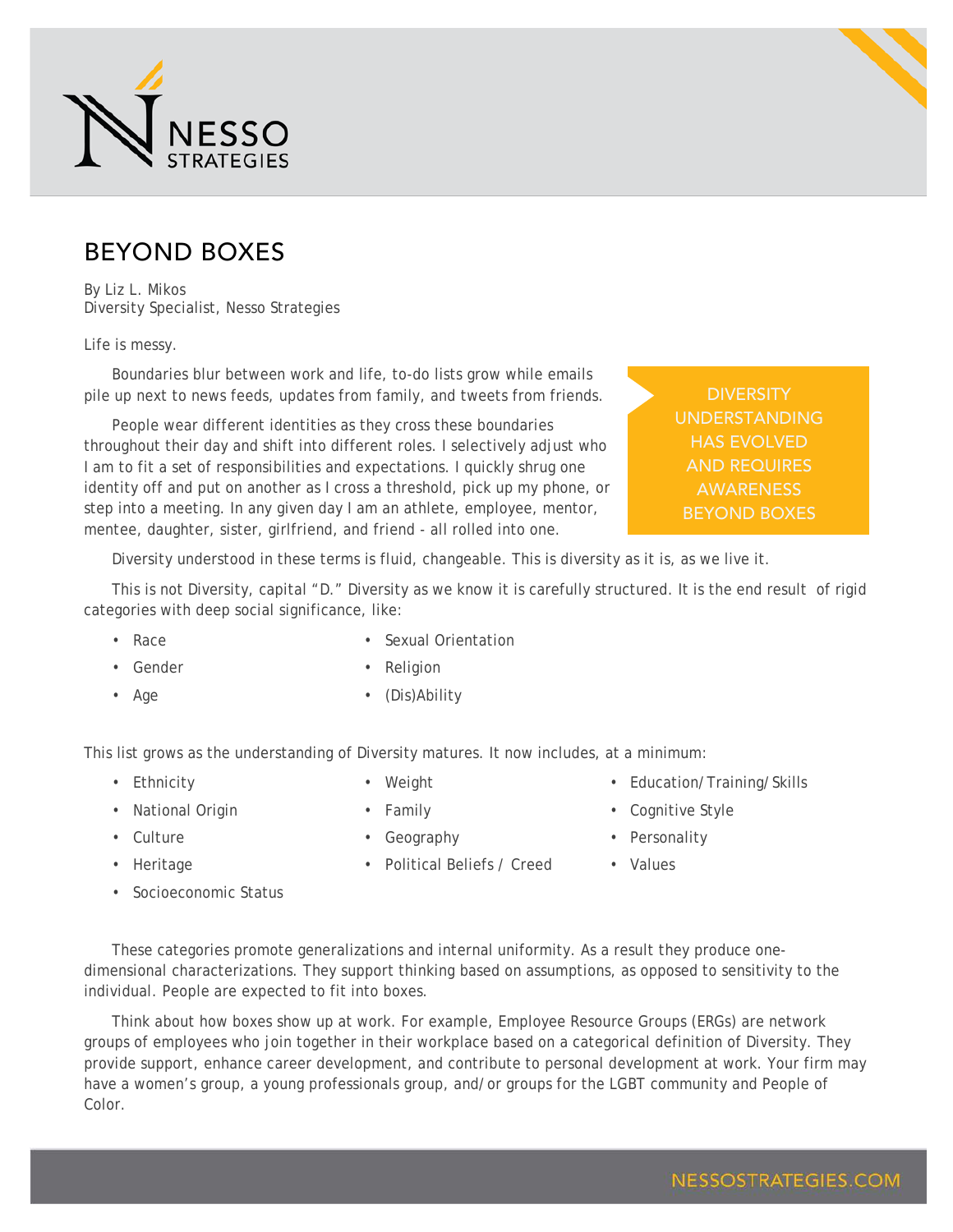ERGs are intended to create inclusion, promote engagement, and support diversity. However, consider the following:

- How does a Woman of Color experience work and life compared to her white counterparts in a women's group? What impact does this have on the ERG and her experience in it?
- Is your women's group open to both attorneys and staff?
- How does the LGBT group incorporate allies?
- Is a bi- or multi-racial person a Person of Color?
- How can Baby Boomers show their support of their younger colleagues and their ideas? And, how can Millenials show their support of Baby Boomers?

ERGs are one-dimensional because their organizing premise is based on the limiting categories of Diversity. This version of Diversity (capital "D") limits the understanding of each individual's unique interplay of identities, experiences, and values. These limits have a negative impact on the inclusive environment you want to build. Categories overshadow the real value of diversity — being able to bring your whole self to the office, engage your colleagues authentically, and promote flexibility and creativity.

Diversity (little "d") builds awareness of the nuances of identity. The unique expressions of the individual that arrive through experiences, and are beyond the top 6 listed above comprise the diversity that envelopes creativity and variety of thought. Every day we are the interplay and sum total of many categories. The piece of identity that serves as filter for our experiences, relationships, and activities change based on whom we are with and what we are doing.

Building diversity understanding requires awareness, vision, and communication beyond Diversity. To move away from Diversity limitations in your firm try these simple exercises:

- Raise your awareness of categories through self-exploration. Which categories describe you? Which categories are primary, and come across the loudest? Try turning up the volume on another dimension of yourself. Bring a secondary identity category to the surface for one meeting or an entire workday. What do you notice about your relationships at work? Relationships between others?
- Build a new relationship. How often do you walk by the people you see every day and politely smile, say "good morning," or perhaps say nothing at all? Who is that person you work with? Create opportunities for conversation to get to know them.
- Learn about unconscious bias and how to minimize its impact. Categorical thinking is part of the brain's hardwiring. Building inclusion means overcoming deep-seated habits and developing new practices.

Diversity categories were a great way to identify differences and open conversations about the impact of difference at work. And, now we have outgrown them. Diversity understanding has evolved and requires awareness beyond boxes. Think outside the box to create an atmosphere in your firm that engages colleagues, retains talent, and promotes flexibility.

For more information and further reading on Diversity & Inclusion, visit our [online library.](http://www.nessostrategies.com/resources/library/)